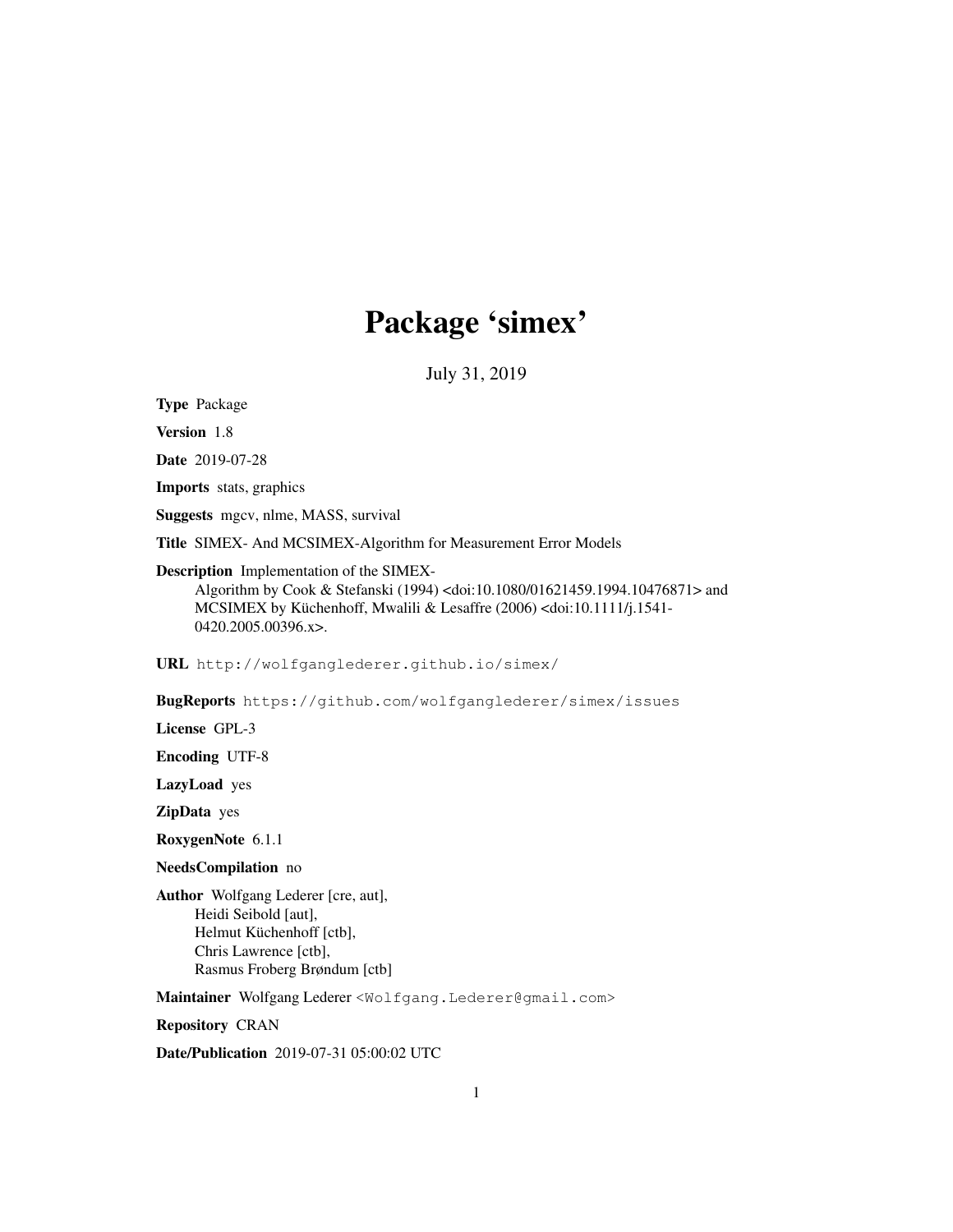## R topics documented:

simex-package *Error or misclassification correction in models using (MC)SIMEX*

#### **Description**

Package simex is an implementation of the SIMEX–algorithm by Cook and Stephanski and the MCSIMEX–Algorithm by Küchenhoff, Mwalili and Lesaffre.

## Details

| Package:  | simex          |
|-----------|----------------|
| Type:     | Package        |
| Version:  | 1.8            |
| Date:     | 2019-07-28     |
| License:  | GPL 2 or above |
| LazyLoad: | yes            |

The package includes first of all the implementation for the SIMEX– and MCSIMEX–Algorithms. Jackknife and asymptotic variance estimation are implemented. Various methods and analytic tools are provided for a simple and fast access to the SIMEX– and MCSIMEX–Algorithm.

Functions simex() and mcsimex() can be used on models issued from  $lm(1, qlm($ ) with asymtotic estimation. Models from  $nls()$ , gam() (package mgcv), polr() (package MASS), lme(), nlme() (package nlme) and  $\cos ph$  () (package survival) can also be corrected with these algorithms, but without asymptotic estimations.

#### Author(s)

Wolfgang Lederer, Heidi Seibold, Helmut Küchenhoff

Maintainer: Wolfgang Lederer,<wolfgang.lederer@gmail.com>

#### References

Lederer, W. and Küchenhoff, H. (2006) A short introduction to the SIMEX and MCSIMEX. *R News*, 6/4, 26 – 31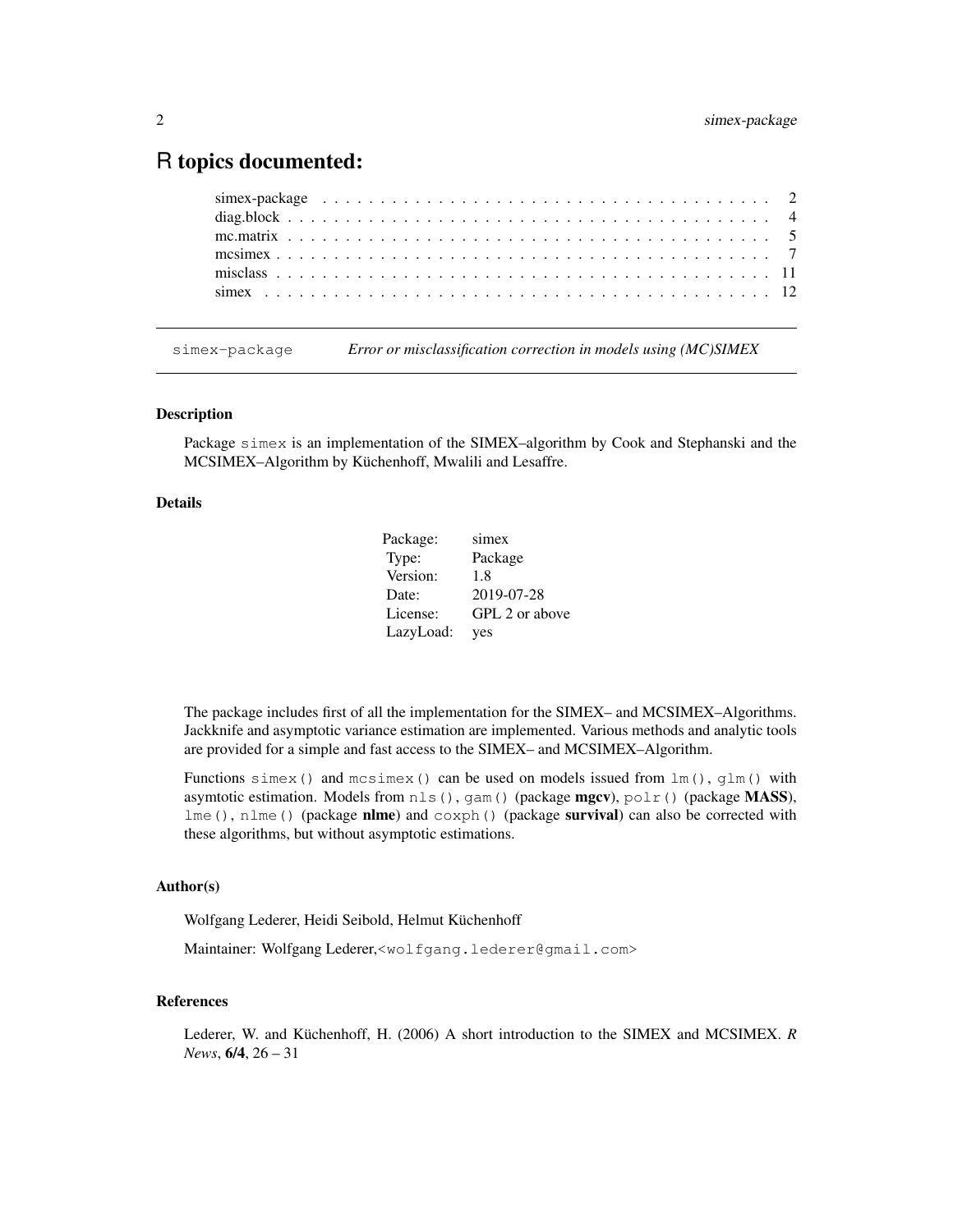## simex-package 3

#### See Also

simex, mcsimex, misclass

and for functions generating the initial naive models:  $\text{lm}, \text{qlm}, \text{nls}, \text{qam}, \text{lme}, \text{nlme}, \text{polr},$ coxph

```
# See example(simex) and example(mcsimex)
## Seed
set.seed(49494)
## simulating the measurement error standard deviations
sd_me1 <-0.3sd_me2 <- 0.4
temp \le runif(100, min = 0, max = 0.6)
sd_me_het1 <- sort(temp)
temp2 <- rnorm(100, sd = 0.1)
sd_me_het2 <- abs(sd_me_het1 + temp2)
## simulating the independent variables x (real and with measurement error):
x_real1 <- rnorm(100)
x_{\text{real2}} \leftarrow \text{ppois}(100, \text{lambda} = 2)x_{\text{real}} <- -4*x_real1 + runif(100, min = -2, max = 2) # correlated to x_real
x_measured1 <- x_real1 + sd_me1 * rnorm(100)
x_meanured2 < - x_{real2} + sd_{med} \times rnorm(100)x het1 \leftarrow x real1 + sd me het1 \star rnorm(100)
x het2 <- x real3 + sd me het2 * rnorm(100)
## calculating dependent variable y:
y1 \leftarrow x\_real1 + rnorm(100, sd = 0.05)y2 \le -x_{\text{real1}} + 2*x_{\text{real2}} + \text{norm}(100, \text{sd} = 0.08)y3 \le -x_{real1} + 2*x_{real3} + rnorm(100, sd = 0.08)### one variable with homoscedastic measurement error
(model\_real \leftarrow lm(y1 \sim x\_real1))(mod \ell\_naiv \leftarrow lm(y1 \sim x\_measured1, x = TRUE))(model_simex <- simex(model_naiv, SIMEXvariable = "x_measured1", measurement.error = sd_me1))
plot(model_simex)
### two variables with homoscedastic measurement errors
(mod \lceil \cdot \rceil <- lm(y2 \sim x_{\text{real1}} + x_{\text{real2}})(mod \  \  \, 1 \text{m} \rightarrow 2 \text{ m} \rightarrow 1 \text{m} \rightarrow \text{m} \rightarrow \text{m} \rightarrow \text{m} \rightarrow \text{m} \rightarrow \text{m} \rightarrow \text{m} \rightarrow \text{m} \rightarrow \text{m} \rightarrow \text{m} \rightarrow \text{m} \rightarrow \text{m} \rightarrow \text{m} \rightarrow \text{m} \rightarrow \text{m} \rightarrow \text{m} \rightarrow \text{m} \rightarrow \text{m} \rightarrow \text{m} \rightarrow \text{m} \rightarrow \text{m} \rightarrow \text{m} \rightarrow \text{m} \rightarrow \text{m} \rightarrow \text{m} \rightarrow \text{m} \rightarrow \text{m} \rightarrow \text{m(model_simex2 <- simex(model_naiv2, SIMEXvariable = c("x_measured1", "x_measured2"),
                                   measurement.error = cbind(sd_me1, sd_me2)))
```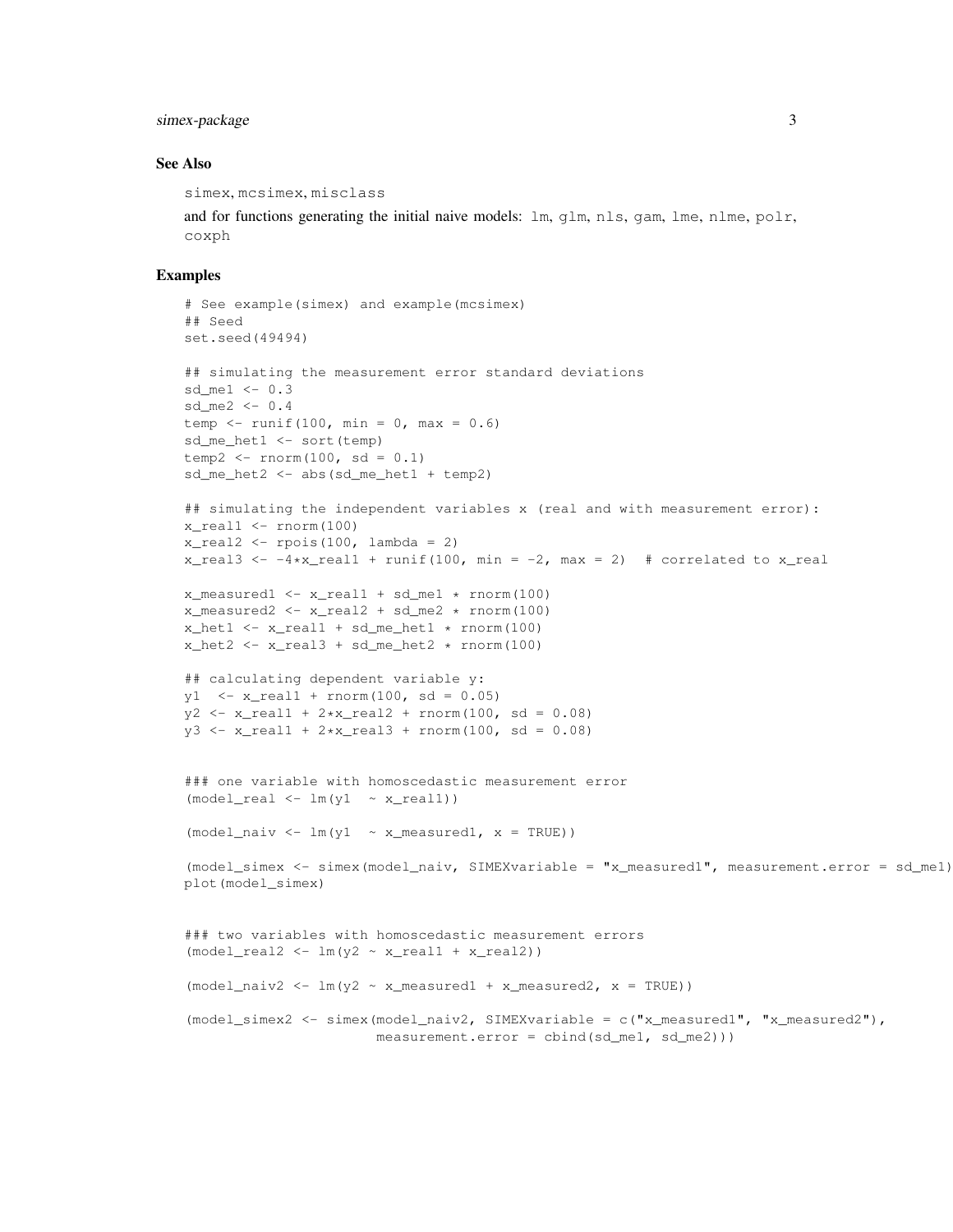```
plot(model_simex2)
### one variable with increasing heteroscedastic measurement error
model_real
(mod\_naiv1 \leftarrow lm(y1 \sim x\_het1, x = TRUE))(mod_simex1 <- simex(mod_naiv1, SIMEXvariable = "x_het1",
     measurement.error = sd_me_het1, asymptotic = FALSE))
plot(mod_simex1)
## Not run:
### two correlated variables with heteroscedastic measurement errors
(model\_real3 \leftarrow lm(y3 \sim x\_real1 + x\_real3))(mod\_naiv2 \leftarrow lm(y3 \sim x\_het1 + x\_het2, x = TRUE))(mod_simex2 <- simex(mod_naiv2, SIMEXvariable = c("x_het1", "x_het2"),
                      measurement.error = cbind(sd_me_het1, sd_me_het2), asymptotic = FALSE))
plot(mod_simex2)
### two variables, one with homoscedastic, one with heteroscedastic measurement error
model_real2
(mod\_naiv3 \leftarrow lm(y2 \sim x\_measured1 + x\_het2, x = TRUE))(mod_simex3 <- simex(mod_naiv3, SIMEXvariable = c("x_measured1", "x_het2"),
                      measurement.error = cbind(sd_me1, sd_me_het2), asymptotic = FALSE))
### glm: two variables, one with homoscedastic, one with heteroscedastic measurement error
t <- x_real1 + 2*x_real2
g \leftarrow 1 / (1 + \exp(-t))u <- runif(100)
ybin <- as.numeric(u < g)
(logit_real <- glm(ybin \sim x_real1 + x_real2, family = binomial))
(logit_naiv <- glm(ybin ~ x_measured1 + x_het2, x = TRUE, family = binomial))
(logit_simex <- simex(logit_naiv, SIMEXvariable = c("x_measured1", "x_het2"),
                       measurement.error = cbind(sd_me1, sd_me_het2), asymptotic = FALSE))
summary(logit_simex)
print(logit_simex)
plot(logit_simex)
## End(Not run)
```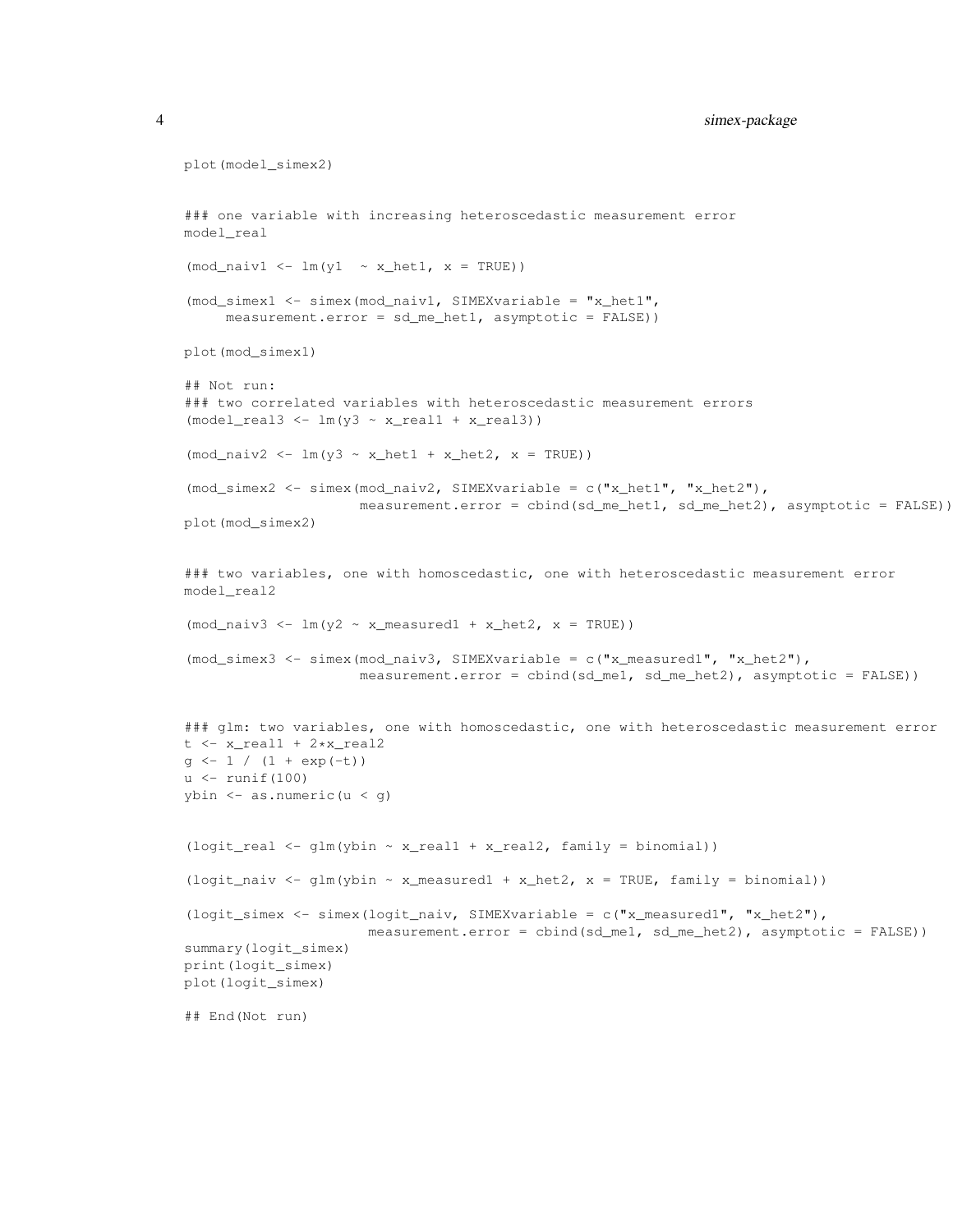The function takes a list and constructs a block diagonal matrix with the elements of the list on the diagonal. If d is not a list then d will be repeated n times and written on the diagonal (a wrapper for kronecker())

## Usage

diag.block(d, n)

## Arguments

| d | a list of matrices or vectors, or a matrix or vector |
|---|------------------------------------------------------|
| n | number of repetitions                                |

#### Value

returns a matrix with the elements of the list or the repetitions of the supplied matrix or vector on the diagonal.

#### Author(s)

Wolfgang Lederer, <wolfgang.lederer@gmail.com>

## See Also

diag, kronecker

```
a \leftarrow matrix(rep(1, 4), nrow = 2)
b \leftarrow matrix(rep(2, 6), nrow = 2)
e \leftarrow c(3, 3, 3, 3)f \leftarrow t(e)d <- list(a, b, e, f)
diag.block(d)
diag.block(a, 3)
```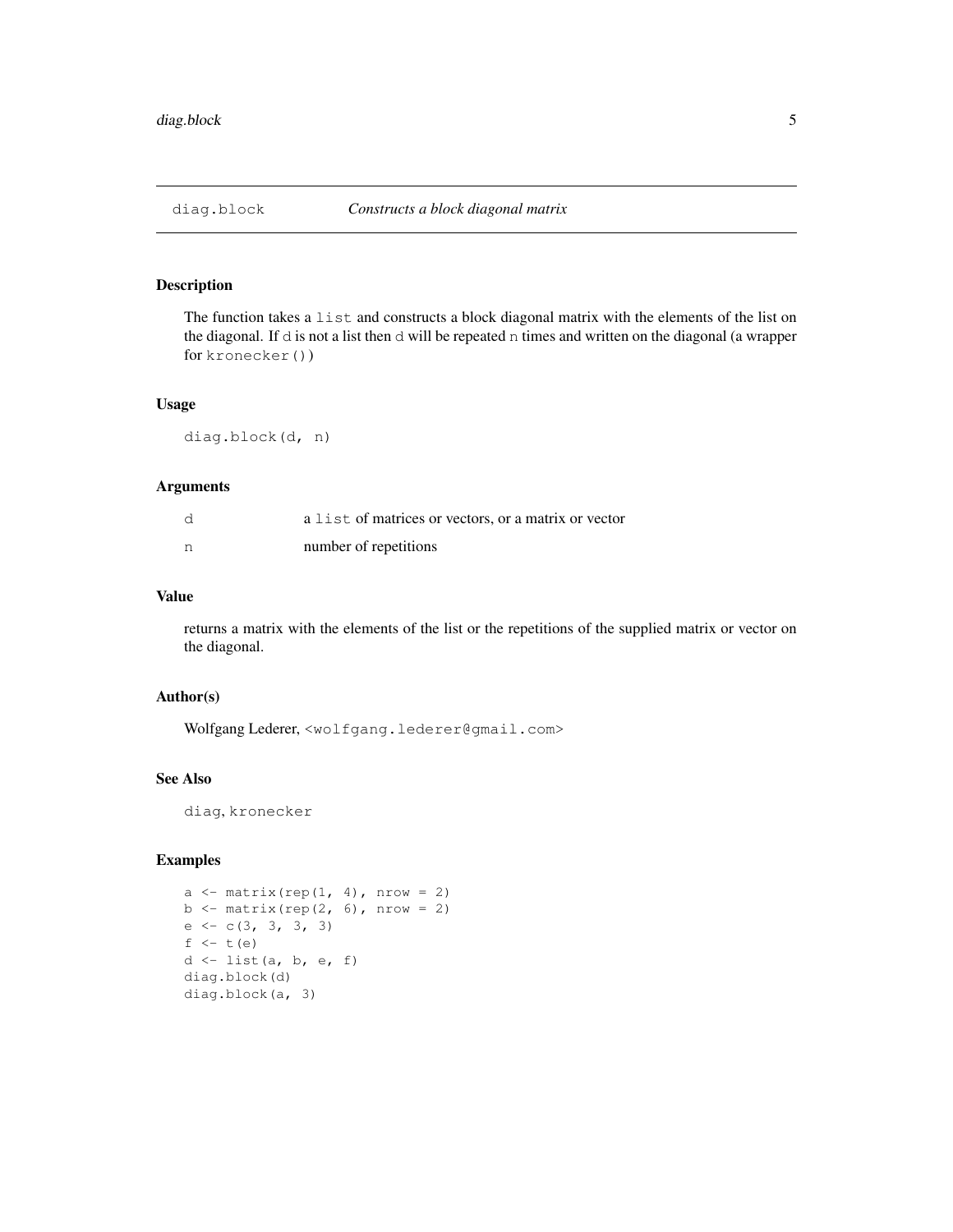Empirical misclassification matrices to the power of lambda may not exist for small values of lambda. These functions provide methods to estimate the nearest version of the misclassification matrix that satisfies the conditions a misclassification matrix has to fulfill, and to check it (existance for exponents smaller than 1).

#### Usage

```
build.mc.matrix(mc.matrix, method = "series",
  tuning = sqrt(.Machine$double.eps), diag.cor = FALSE,
  tol = .Machine$double.eps, max.iter = 100)
```
## Arguments

| mc.matrix | an empirical misclassification matrix                                                                                    |
|-----------|--------------------------------------------------------------------------------------------------------------------------|
| method    | method used to estimate the generator for the misclassification matrix. One of<br>"series", "log" or "jlt" (see Details) |
| tuning    | security parameter for numerical reasons                                                                                 |
| diag.cor  | should corrections be substracted from the diagonal or from all values corre-<br>sponding to the size?                   |
| tol       | tolerance level for series method for convegence                                                                         |
| max.iter  | maximal number of iterations for the series method to converge. Ignored if<br>method is not "series"                     |

#### Details

Method "series" constructs a generator via the series

 $(Pi - I) - (Pi - I)^2/2 + (Pi - I)^3/3 - \dots$ 

Method "log" constructs the generator via taking the log of the misclassification matrix. Small negative off-diagonal values are corrected and set to (0 + tuning). The amount used to correct for negative values is added to the diagonal element if diag.cor = TRUE and distributed among all values if diag.cor = FALSE.

Method "jlt" uses the method described by Jarrow et al. (see Israel et al.).

#### Value

build.mc.matrix() returns a misclassification matrix that is the closest estimate for a working misclassification matrix.

check.mc.matrix() returns a vector of logicals.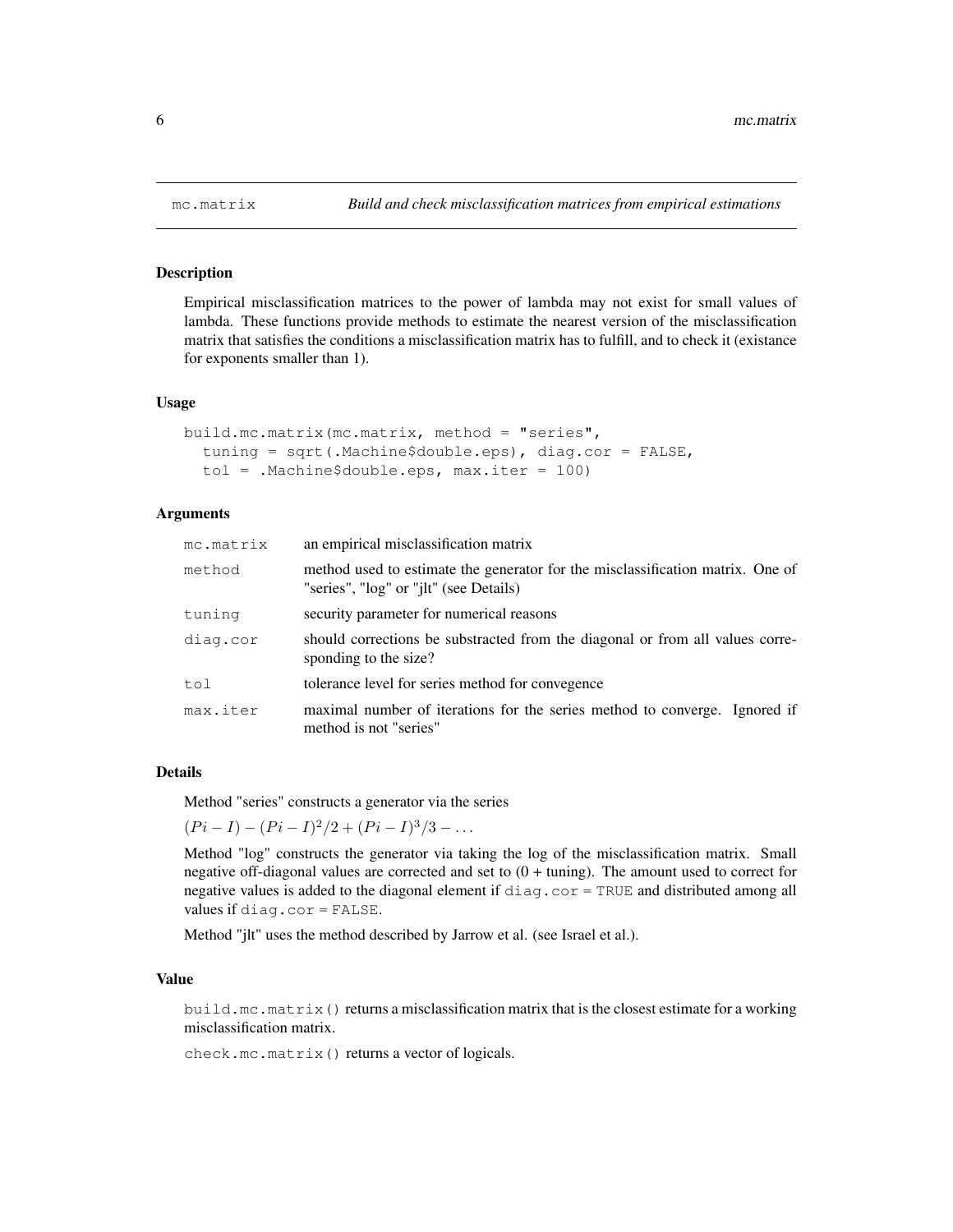#### $mcsimex$   $\frac{1}{2}$

#### Author(s)

Wolfgang Lederer, <wolfgang.lederer@gmail.com>

#### References

Israel, R.B., Rosenthal, J.S., Wei, J.Z., Finding generators for Markov Chains via empirical transition matrices, with applications to credit ratings,*Mathematical Finance*, 11, 245–265

#### See Also

mcsimex, misclass, diag.block

## Examples

```
Pi <- matrix(data = c(0.989, 0.01, 0.001, 0.17, 0.829, 0.001, 0.001, 0.18, 0.819),
nrow = 3, byrow = FALSE)
check.mc.matrix(list(Pi))
check.mc.matrix(list(build.mc.matrix(Pi)))
build.mc.matrix(Pi)
Pi3 <- matrix(c(0.8, 0.2, 0, 0, 0, 0.8, 0.1, 0.1, 0, 0.1, 0.8, 0.1, 0, 0, 0.3, 0.7), nrow =
check.mc.matrix(list(Pi3))
build.mc.matrix(Pi3)
check.mc.matrix(list(build.mc.matrix(Pi3)))
P1 \leftarrow matrix(c(1, 0, 0, 1), nrow = 2)
P2 <- matrix(c(0.8, 0.15, 0, 0.2, 0.7, 0.2, 0, 0.15, 0.8), nrow = 3, byrow = TRUE)
P3 \leftarrow matrix(c(0.4, 0.6, 0.6, 0.4), nrow = 2)
```

```
mc.matrix <- list(P1, P2, P3)
```
check.mc.matrix(mc.matrix) # TRUE FALSE FALSE

mcsimex *Misclassification in models using MCSIMEX*

#### Description

Implementation of the misclassification MCSIMEX algorithm as described by Küchenhoff, Mwalili and Lesaffre.

#### Usage

```
mcsimex(model, SIMEXvariable, mc.matrix, lambda = c(0.5, 1, 1.5, 2),
  B = 100, fitting.method = "quadratic",
  jackknife.estimation = "quadratic", asymptotic = TRUE)
## S3 method for class 'mcsimex'
plot(x, xlab = expression((1 + lambda)),
  ylab = colnames(b) [-1], ask = FALSE, show = rep(TRUE, NCOL(b) - 1),
```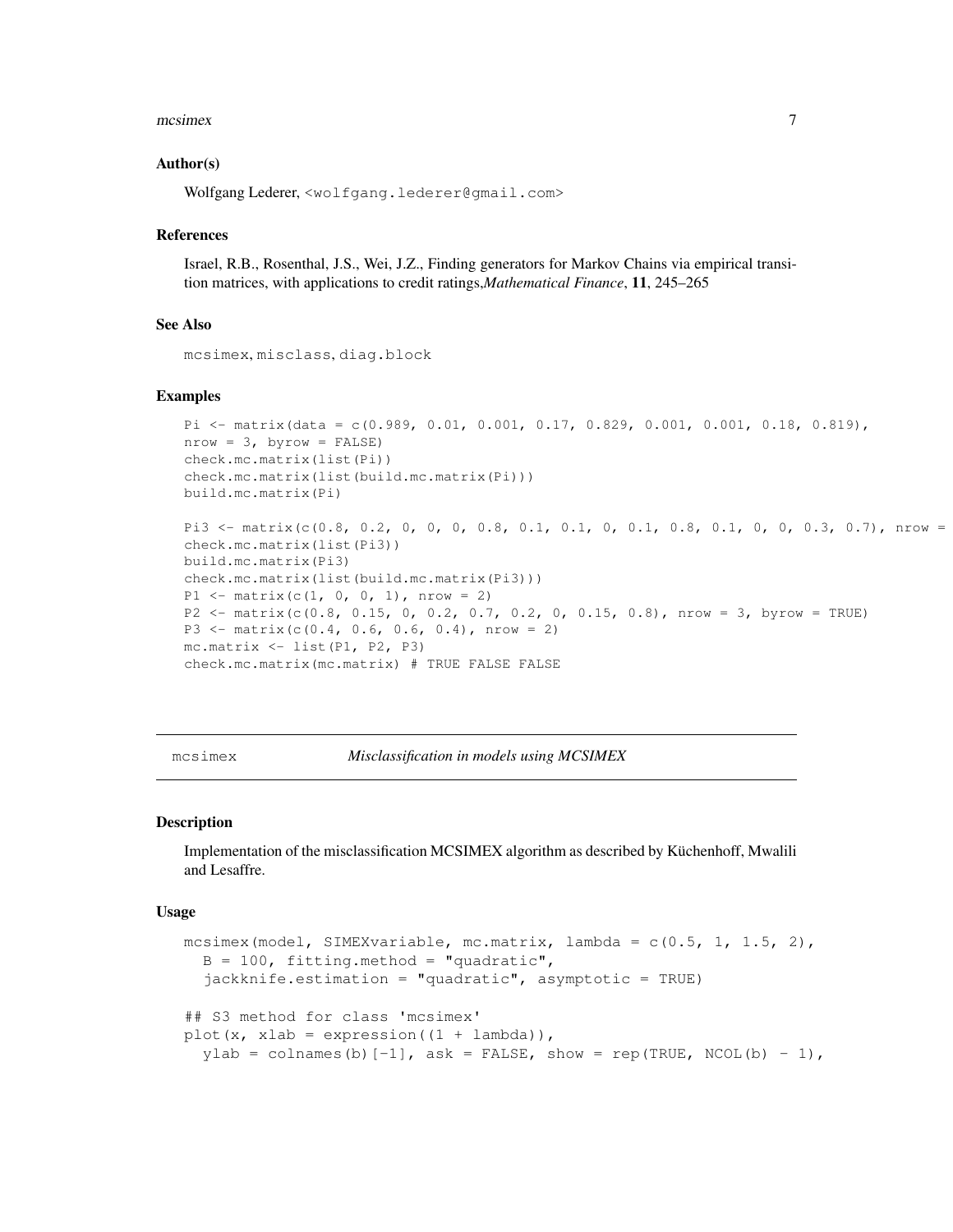```
...)
## S3 method for class 'mcsimex'
predict(object, newdata, ...)
## S3 method for class 'mcsimex'
print(x, digits = max(3, getOption("digits") - 3), \dots)
## S3 method for class 'summary.mcsimex'
print(x, digits = max(3, getOption("digits") -3), ...)
## S3 method for class 'mcsimex'
summary(object, ...)
## S3 method for class 'mcsimex'
refit(object, fitting.method = "quadratic",
  jackknife.estimation = "quadratic", asymptotic = TRUE, \dots)
```
## Arguments

| model                | the naive model, the misclassified variable must be a factor                                                                                                                                                                                                                                                                                                               |  |
|----------------------|----------------------------------------------------------------------------------------------------------------------------------------------------------------------------------------------------------------------------------------------------------------------------------------------------------------------------------------------------------------------------|--|
| SIMEXvariable        |                                                                                                                                                                                                                                                                                                                                                                            |  |
|                      | vector of names of the variables for which the MCSIMEX-method should be<br>applied                                                                                                                                                                                                                                                                                         |  |
| mc.matrix            | if one variable is misclassified it can be a matrix. If more than one variable<br>is misclassified it must be a list of the misclassification matrices, names must<br>match with the SIMEX variable names, column- and row-names must match<br>with the factor levels. If a special misclassification is desired, the name of a<br>function can be specified (see details) |  |
| lambda               | vector of exponents for the misclassification matrix (without 0)                                                                                                                                                                                                                                                                                                           |  |
| B                    | number of iterations for each lambda                                                                                                                                                                                                                                                                                                                                       |  |
| fitting.method       |                                                                                                                                                                                                                                                                                                                                                                            |  |
|                      | linear, quadratic and loglinear are implemented (first 4 letters are<br>enough)                                                                                                                                                                                                                                                                                            |  |
| jackknife.estimation |                                                                                                                                                                                                                                                                                                                                                                            |  |
|                      | specifying the extrapolation method for jackknife variance estimation. Can be<br>set to FALSE if it should not be performed                                                                                                                                                                                                                                                |  |
| asymptotic           | logical, indicating if asymptotic variance estimation should be done, the option<br>$x = TRUE$ must be enabled in the naive model                                                                                                                                                                                                                                          |  |
| X                    | object of class 'mcsimex'                                                                                                                                                                                                                                                                                                                                                  |  |
| xlab                 | optional name for the X-Axis                                                                                                                                                                                                                                                                                                                                               |  |
| ylab                 | vector containing the names for the Y-Axis                                                                                                                                                                                                                                                                                                                                 |  |
| ask                  | ogical. If TRUE, the user is asked for input, before a new figure is drawn                                                                                                                                                                                                                                                                                                 |  |
| show                 | vector of logicals indicating for which variables a plot should be produced                                                                                                                                                                                                                                                                                                |  |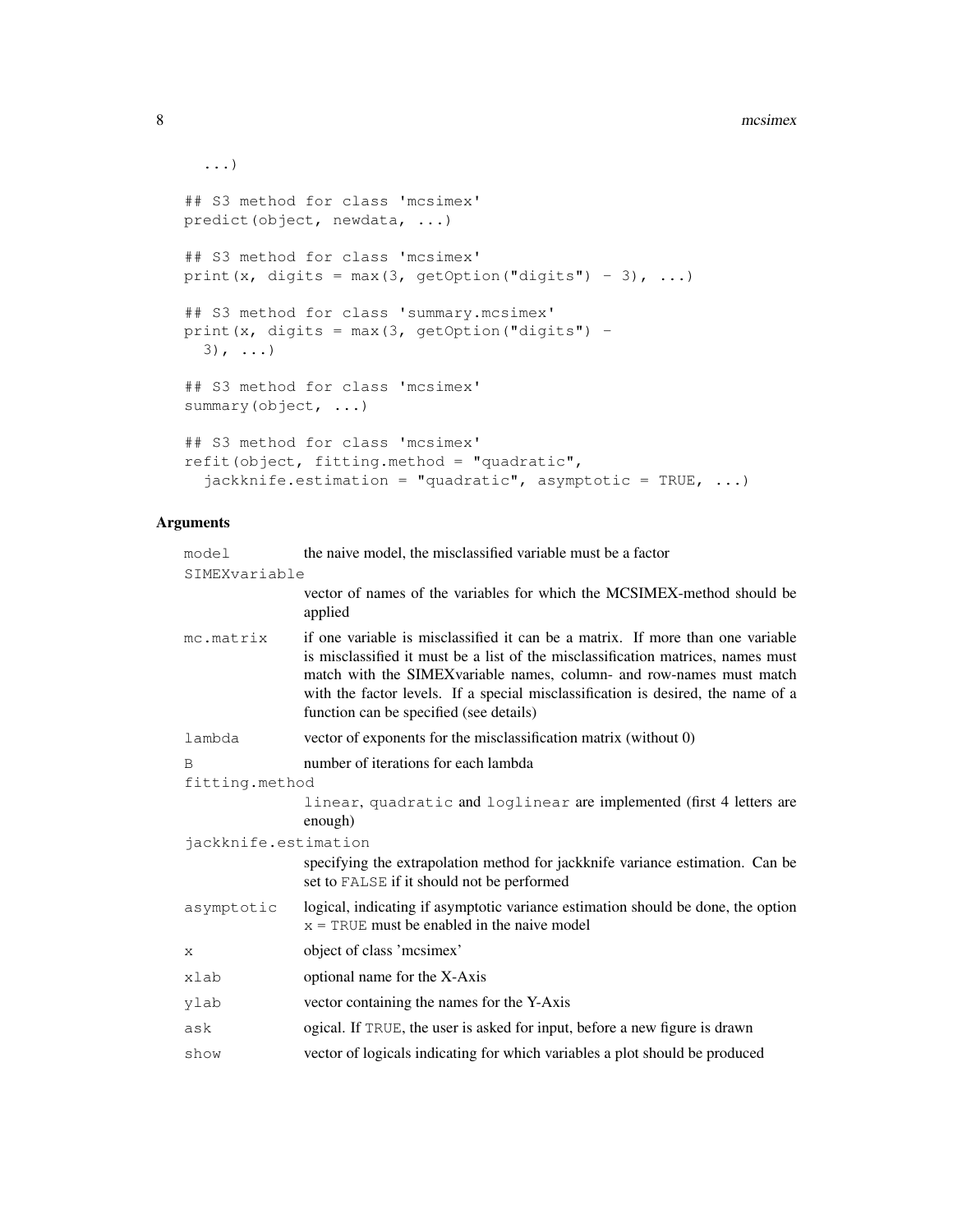#### $mcsimex$  9

| $\cdots$ | arguments passed to other functions                                                                                                 |
|----------|-------------------------------------------------------------------------------------------------------------------------------------|
| object   | object of class 'mcsimex'                                                                                                           |
| newdata  | optionally, a data frame in which to look for variables with which to predict. If<br>omitted, the fitted linear predictors are used |
| digits   | number of digits to be printed                                                                                                      |

## Details

If mc.matrix is a function the first argument of that function must be the whole dataset used in the naive model, the second argument must be the exponent (lambda) for the misclassification. The function must return a data.frame containing the misclassified SIMEXvariable. An example can be found below.

Asymptotic variance estimation is only implemented for  $lm$  and  $glm$ 

The loglinear fit has the form g(lambda, GAMMA) =  $\exp$ (gamma0 + gamma1  $\star$  lambda). It is realized via the  $log($ ) function. To avoid negative values the minimum +1 of the dataset is added and after the prediction later substracted  $\exp$  (predict(...)) -min(data) -1.

The 'log2' fit is fitted via the nls() function for direct fitting of the model  $y \sim \exp(q \text{ amma.0})$ + gamma.1 \* lambda). As starting values the results of a LS-fit to a linear model with a log transformed response are used. If nls does not converge, the model with the starting values is returned.

refit() refits the object with a different extrapolation function.

#### Value

An object of class 'mcsimex' which contains:

|                        | coefficients corrected coefficients of the MCSIMEX model,  |  |
|------------------------|------------------------------------------------------------|--|
| SIMEX.estimates        |                                                            |  |
|                        | the MCSIMEX-estimates of the coefficients for each lambda, |  |
| lambda                 | the values of lambda,                                      |  |
| model                  | the naive model,                                           |  |
| mc.matrix              | the misclassification matrix,                              |  |
| B                      | the number of iterations,                                  |  |
| extrapolation          |                                                            |  |
|                        | the model object of the extrapolation step,                |  |
|                        | fitting.method                                             |  |
|                        | the fitting method used in the extrapolation step,         |  |
| SIMEXvariable          |                                                            |  |
|                        | name of the SIMEX variables,                               |  |
| call                   | the function call,                                         |  |
| variance.jackknife     |                                                            |  |
|                        | the jackknife variance estimates,                          |  |
| extrapolation.variance |                                                            |  |
|                        | the model object of the variance extrapolation,            |  |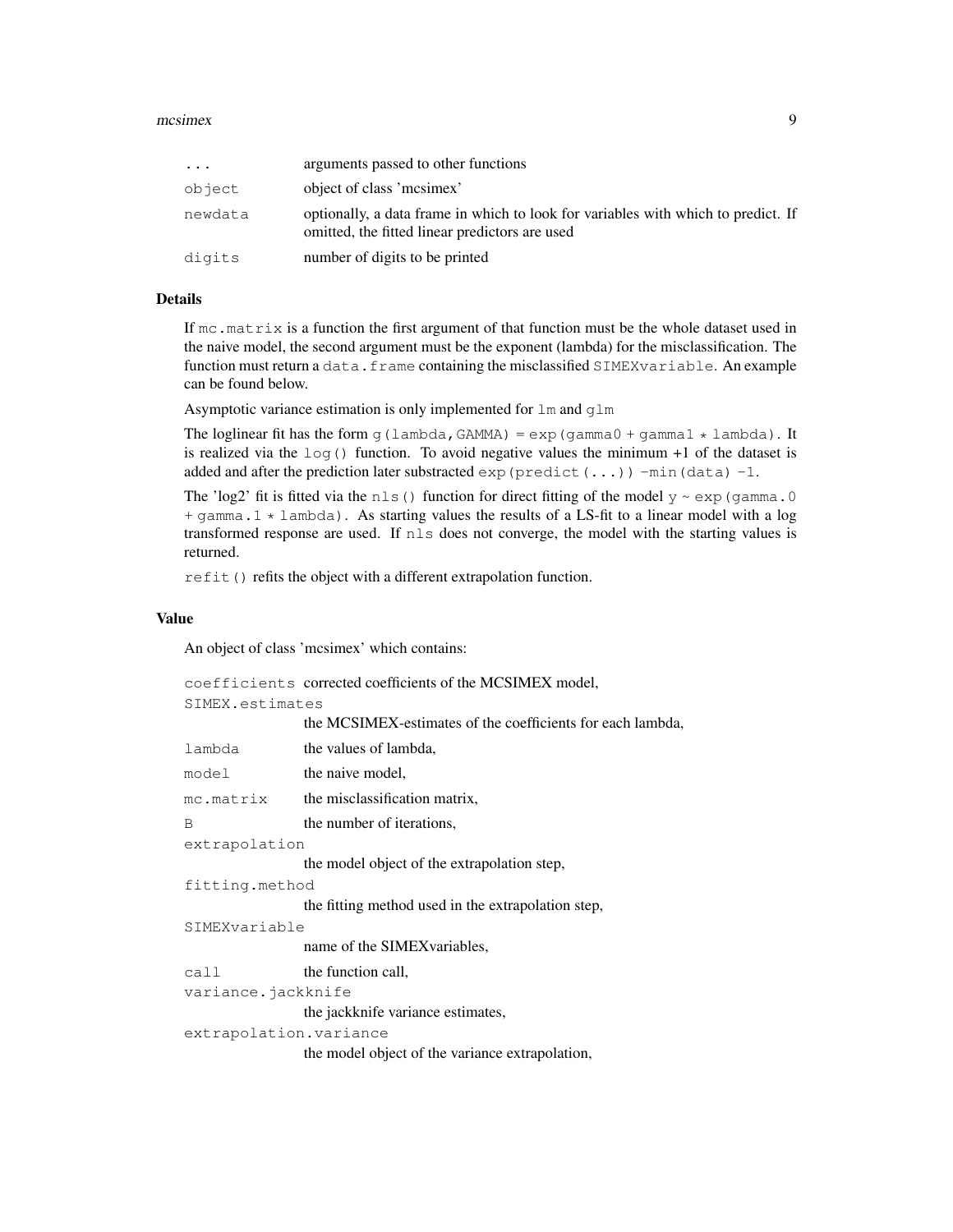#### 10 mcsimex

```
variance.jackknife.lambda
                the data set for the extrapolation,
variance.asymptotic
                the asymptotic variance estimates,
theta all estimated coefficients for each lambda and B,
```
...

#### Methods (by generic)

- plot: Plots of the simulation and extrapolation
- predict: Predict with mcsimex correction
- print: Nice printing
- print: Print summary nicely
- summary: Summary for mcsimex
- refit: Refits the model with a different extrapolation function

#### Author(s)

```
Wolfgang Lederer, <wolfgang.lederer@gmail.com>
```
## References

Küchenhoff, H., Mwalili, S. M. and Lesaffre, E. (2006) A general method for dealing with misclassification in regression: The Misclassification SIMEX. *Biometrics*, 62, 85 – 96

Küchenhoff, H., Lederer, W. and E. Lesaffre. (2006) Asymptotic Variance Estimation for the Misclassification SIMEX. *Computational Statistics and Data Analysis*, 51, 6197 – 6211

Lederer, W. and Küchenhoff, H. (2006) A short introduction to the SIMEX and MCSIMEX. *R News*, 6(4), 26–31

## See Also

misclass, simex

```
x \leftarrow \text{rnorm}(200, 0, 1.142)z \leftarrow \text{rnorm}(200, 0, 2)y \leftarrow factor(rbinom(200, 1, (1 / (1 + exp(-1 * (-2 + 1.5 * x - 0.5 * z))))))Pi \le matrix(data = c(0.9, 0.1, 0.3, 0.7), nrow = 2, byrow = FALSE)
dimnames(Pi) \leftarrow list(levels(y), levels(y))
ystar \leq misclass (data.frame(y), list(y = Pi), k = 1)[, 1]
naive.model <- glm(ystar \sim x + z, family = binomial, x = TRUE, y = TRUE)
true.model \langle -\text{glm}(y \sim x + z, \text{family} = \text{binomial})simex.model <- mcsimex(naive.model, mc.matrix = Pi, SIMEXvariable = "ystar")
op \leq par(mfrow = c(2, 3))
invisible(lapply(simex.model$theta, boxplot, notch = TRUE, outline = FALSE,
```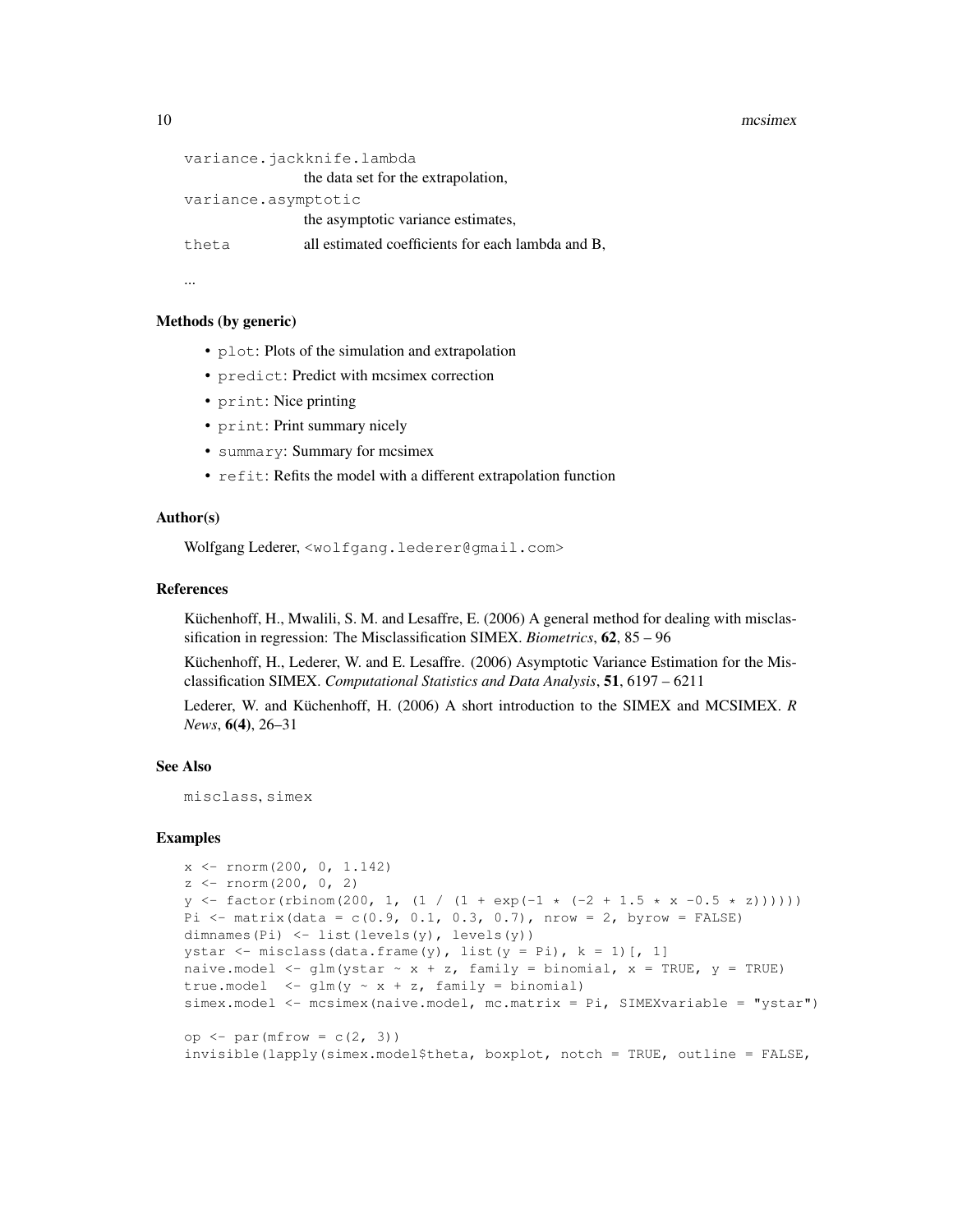#### misclass and the contract of the contract of the contract of the contract of the contract of the contract of the contract of the contract of the contract of the contract of the contract of the contract of the contract of t

```
names = c(0.5, 1, 1.5, 2))plot(simex.model)
simex.model2 <- refit(simex.model, "line")
plot(simex.model2)
par(op)
# example using polr from the MASS package
## Not run:
if(require(MASS)) {
  yord <- cut((1 / (1 + exp(-1 * (-2 + 1.5 * x -0.5 * z)))), 3, ordered=TRUE)
 Pi3 <- matrix(data = c(0.8, 0.1, 0.1, 0.2, 0.7, 0.1, 0.1, 0.2, 0.7), nrow = 3, byrow = FAI
 dimnames(Pi3) <- list(levels(yord), levels(yord))
  ystarord \leq misclass (data.frame(yord), list(yord = Pi3), k = 1)[, 1]
  naive.ord.model <- polr(ystarord \sim x + z, Hess = TRUE)
  simex.ord.model <- mcsimex(naive.ord.model, mc.matrix = Pi3,
      SIMEXvariable = "ystarord", asymptotic=FALSE)
}
## End(Not run)
# example for a function which can be supplied to the function mcsimex()
# "ystar" is the variable which is to be misclassified
# using the example above
## Not run:
my.misclass <- function (datas, k) {
    ystar <- datas$"ystar"
    p1 <- matrix(data = c(0.75, 0.25, 0.25, 0.75), nrow = 2, byrow = FALSE)
   colnames(p1) <- levels(ystar)
    rownames(p1) <- levels(ystar)
   p0 <- matrix(data = c(0.8, 0.2, 0.2, 0.8), nrow = 2, byrow = FALSE)
   colnames(p0) <- levels(ystar)
   rownames(p0) <- levels(ystar)
   ystar[datas$x < 0] <-
   misclass(data.frame(ystar = ystar[datas$x < 0]), list(ystar = p1), k = k)[, 1]
   ystar[datas$x > 0] <-
   misclass(data.frame(ystar = ystar[datas$x > 0]), list(ystar = p0), k = k][, 1]
    ystar <- factor(ystar)
    return(data.frame(ystar))}
simex.model.differential <- mcsimex(naive.model, mc.matrix = "my.misclass", SIMEXvariable =
## End(Not run)
```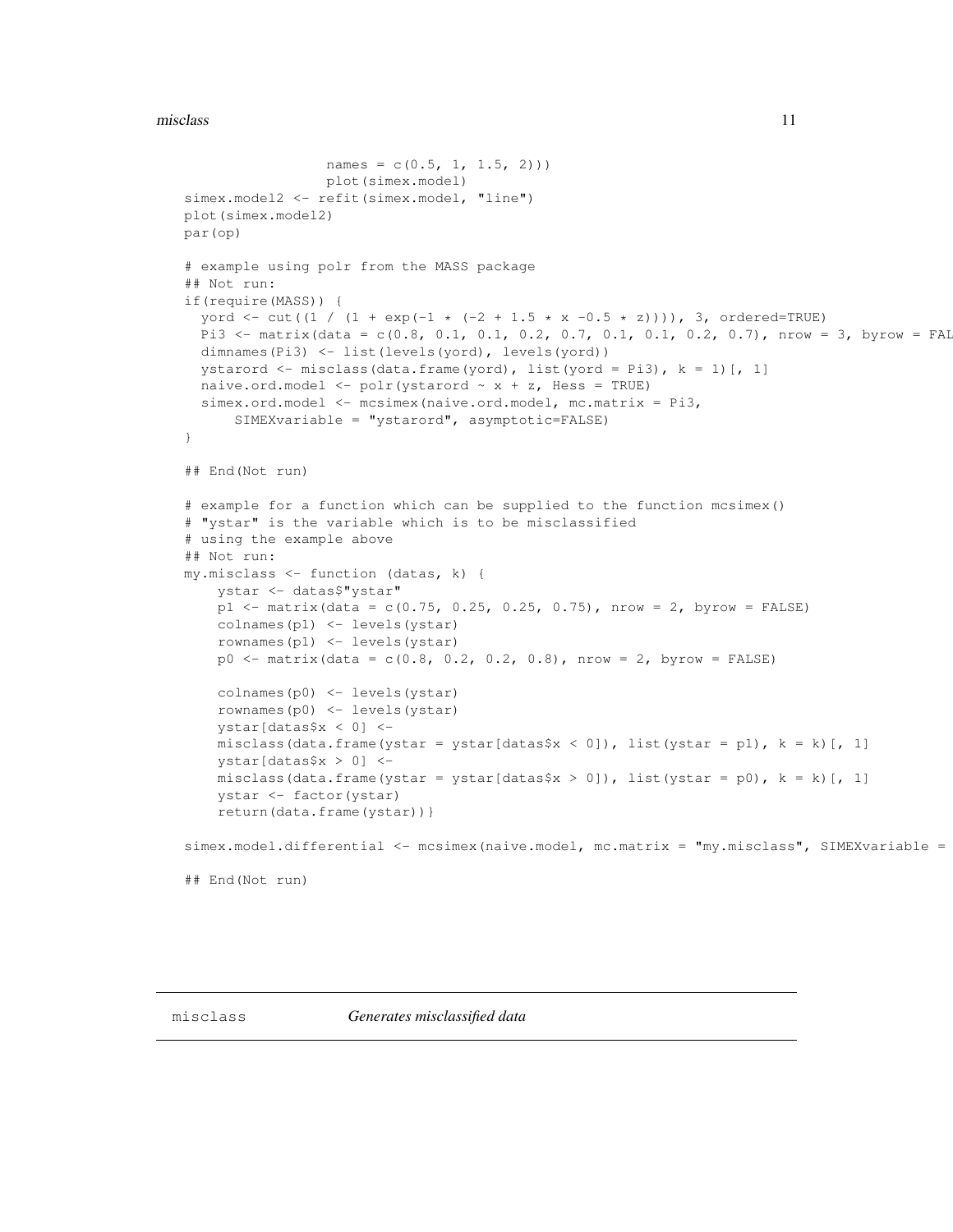Takes a data. frame and produces misclassified data. Probabilities for the missclassification are given in mc.matrix.

#### Usage

```
misclass(data.org, mc.matrix, k = 1)
```
## Arguments

| data.org     | data. frame containing the factor variables. Must be factors.                                                                                                                                                |
|--------------|--------------------------------------------------------------------------------------------------------------------------------------------------------------------------------------------------------------|
| mc.matrix    | a list of matrices giving the probabilities for the misclassification. Names of<br>the list must correspond to the variable names in data.org. The colnames<br>must be named according to the factor levels. |
| $\mathsf{k}$ | the exponent for the misclassification matrix                                                                                                                                                                |

## Value

A data.frame containing the misclassified variables

#### Author(s)

Wolfgang Lederer, <wolfgang.lederer@gmail.com>

## See Also

mcsimex, mc.matrix, diag.block

```
x1 \leftarrow factor(rbinom(100, 1, 0.5))
x2 \leftarrow factor(rbinom(100, 2, 0.5))
p1 \le - matrix(c(1, 0, 0, 1), nrow = 2)
p2 \le - matrix(c(0.8, 0.1, 0.1, 0.1, 0.8, 0.1, 0.1, 0.1, 0.8), nrow = 3)
colnames(p1) <- levels(x1)
colnames(p2) <- levels(x2)
x \leftarrow data . frame(x1 = x1, x2 = x2)mc.matrix \leftarrow list(x1 = p1, x2 = p2)x.mc \leftarrow misclass (data.org = x, mc.matrix = mc.matrix, k = 1)
\text{identical}(x[, 1], x.\text{mc}[, 1]) # TRUE
identical(x[, 2], x.mc[, 2]) # FALSE
```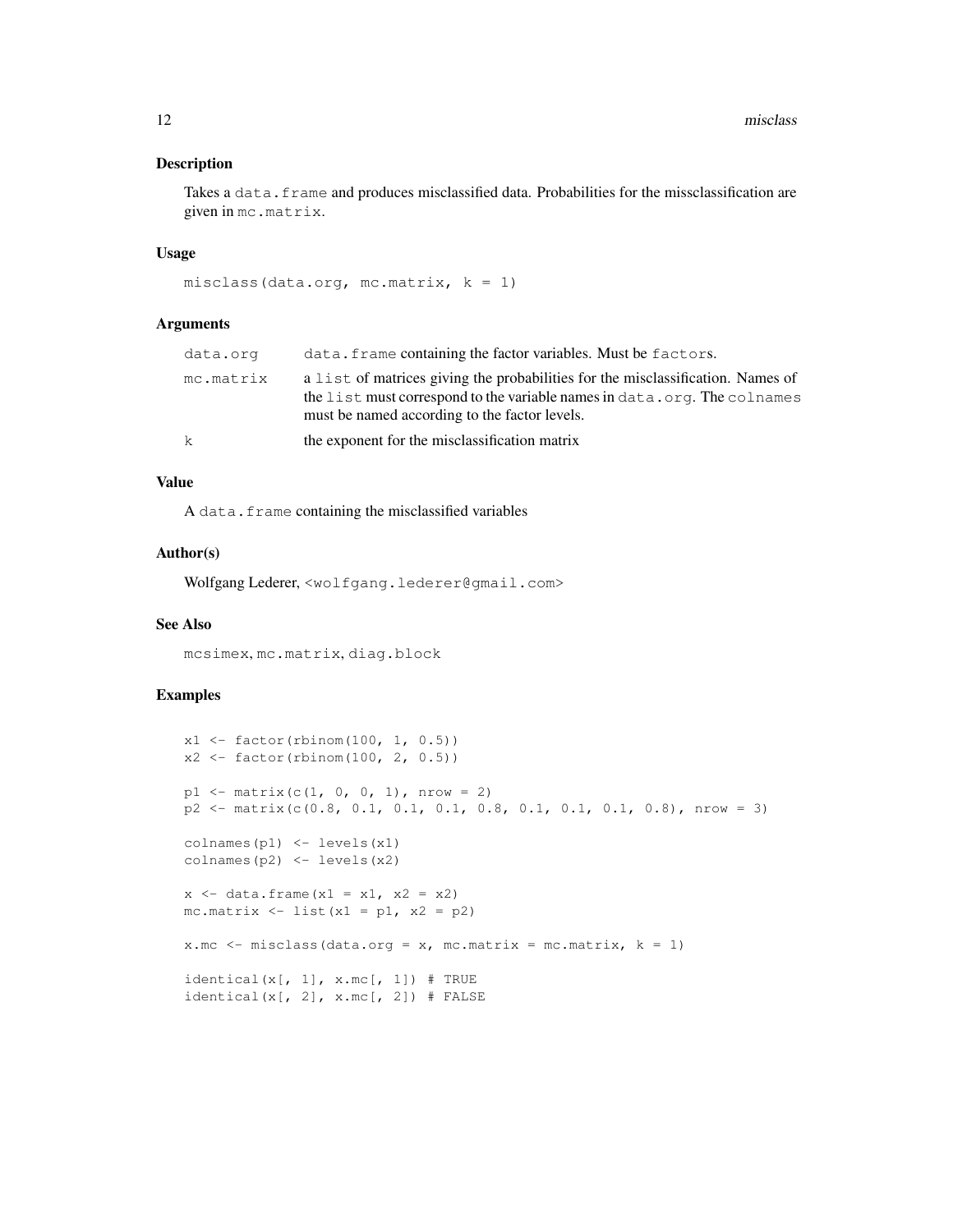Implementation of the SIMEX algorithm for measurement error models according to Cook and Stefanski

## Usage

```
simex(model, SIMEXvariable, measurement.error, lambda = c(0.5, 1, 1.5, 1)2), B = 100, fitting.method = "quadratic",
  jackknife.estimation = "quadratic", asymptotic = TRUE)
## S3 method for class 'simex'
plot(x, xlab = expression((1 + lambda)),
  ylab = colnames(b) [-1], ask = FALSE, show = rep(TRUE, NCOL(b) - 1),
  ...)
## S3 method for class 'simex'
predict(object, newdata, ...)
## S3 method for class 'simex'
print(x, digits = max(3, getOption("digits") - 3), \ldots)
## S3 method for class 'summary.simex'
print(x, digits = max(3, getOption("digits") -3), ...)
## S3 method for class 'simex'
refit(object, fitting.method = "quadratic",
  jackknife.estimation = "quadratic", asymptotic = TRUE, ...)
## S3 method for class 'simex'
summary(object, ...)
```
## Arguments

model the naive model SIMEXvariable character or vector of characters containing the names of the variables with measurement error measurement.error given standard deviations of measurement errors. In case of homoskedastic measurement error it is a matrix with dimension 1xlength (SIMEXvariable). In case of heteroskedastic error for at least one SIMEXvariable it is a matrix of dimension nx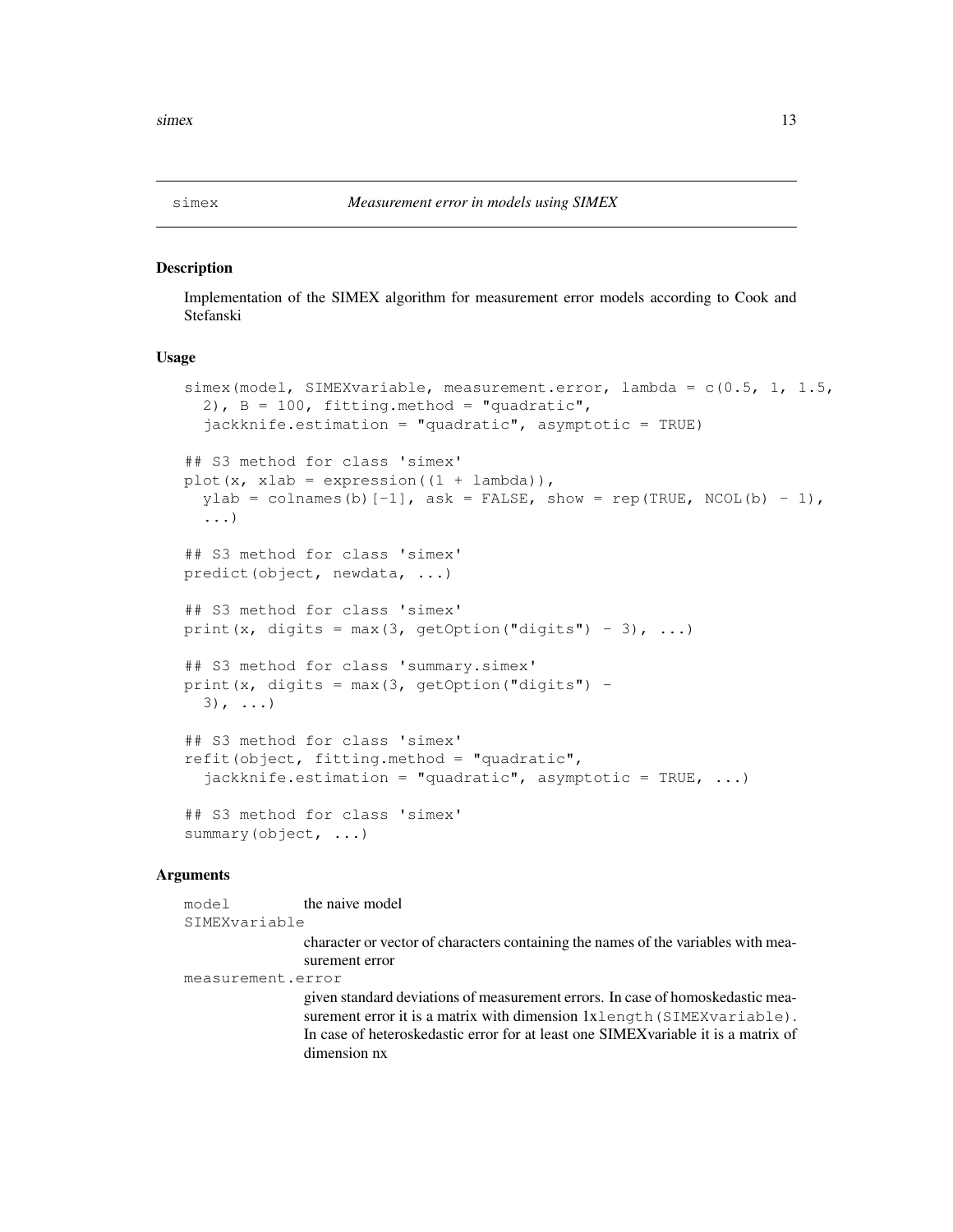| lambda               | vector of lambdas for which the simulation step should be done (without 0)                                                          |
|----------------------|-------------------------------------------------------------------------------------------------------------------------------------|
| B                    | number of iterations for each lambda                                                                                                |
| fitting.method       |                                                                                                                                     |
|                      | fitting method for the extrapolation. linear, quadratic, nonlinear are<br>implemented. (first 4 letters are enough)                 |
| jackknife.estimation |                                                                                                                                     |
|                      | specifying the extrapolation method for jackknife variance estimation. Can be<br>set to FALSE if it should not be performed         |
| asymptotic           | logical, indicating if asymptotic variance estimation should be done, in the naive<br>model the option $x = TRUE$ has to be set     |
| X                    | object of class 'simex'                                                                                                             |
| xlab                 | optional name for the X-Axis                                                                                                        |
| ylab                 | vector containing the names for the Y-Axis                                                                                          |
| ask                  | logical. If TRUE, the user is asked for input, before a new figure is drawn                                                         |
| show                 | vector of logicals indicating for wich variables a plot should be produced                                                          |
| $\cdots$             | arguments passed to other functions                                                                                                 |
| object               | of class 'simex'                                                                                                                    |
| newdata              | optionally, a data frame in which to look for variables with which to predict. If<br>omitted, the fitted linear predictors are used |
| digits               | number of digits to be printed                                                                                                      |

## Details

Nonlinear is implemented as described in Cook and Stefanski, but is numerically instable. It is not advisable to use this feature. If a nonlinear extrapolation is desired please use the refit() method.

Asymptotic is only implemented for naive models of class lm or glm with homoscedastic measurement error.

refit() refits the object with a different extrapolation function.

## Value

An object of class 'simex' which contains:

|                   | coefficients the corrected coefficients of the SIMEX model, |  |
|-------------------|-------------------------------------------------------------|--|
| SIMEX.estimates   |                                                             |  |
|                   | the estimates for every lambda,                             |  |
| model             | the naive model,                                            |  |
| measurement.error |                                                             |  |
|                   | the known error standard deviations,                        |  |
| B                 | the number of iterations,                                   |  |
| extrapolation     |                                                             |  |
|                   | the model object of the extrapolation step,                 |  |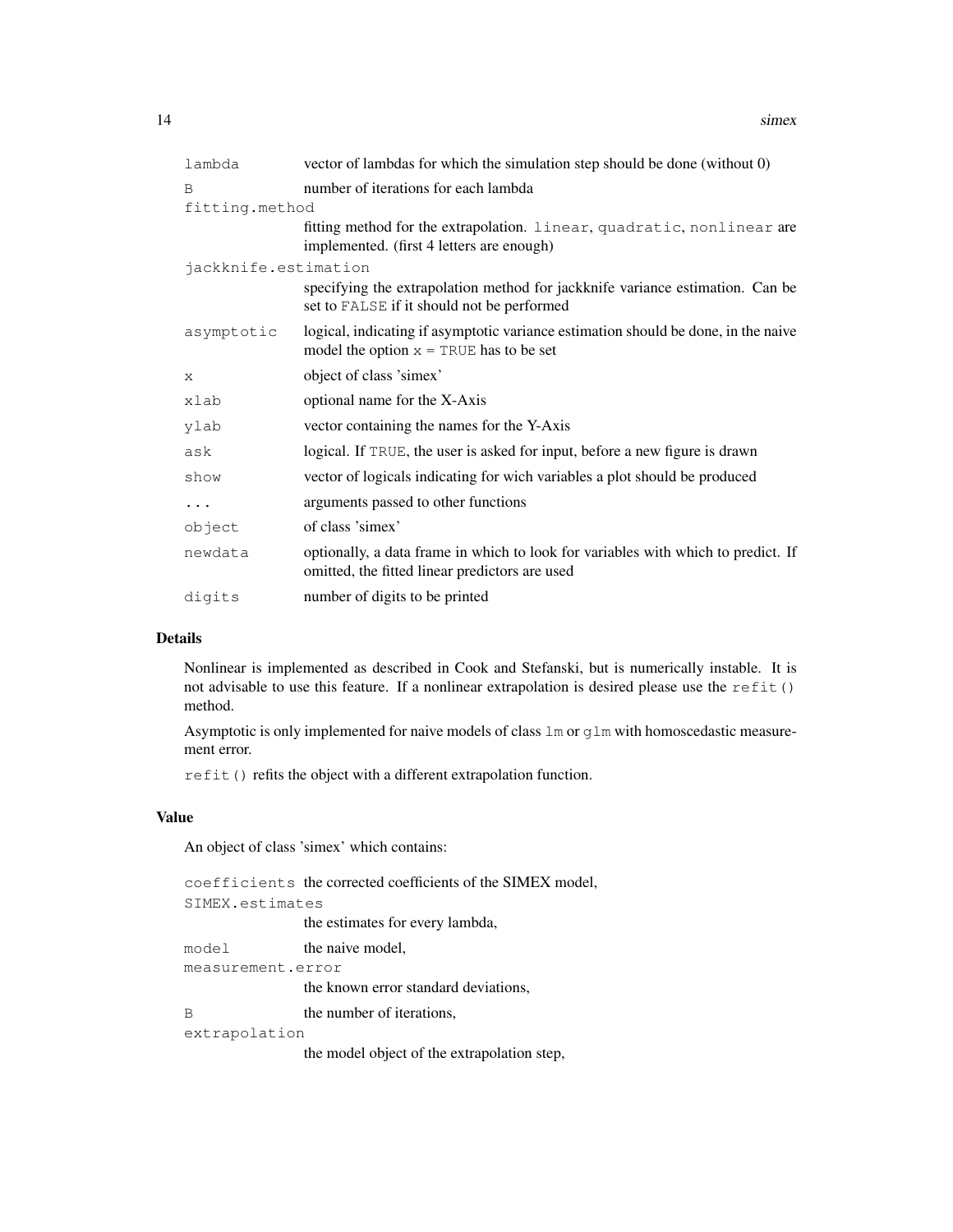#### simex 15

```
fitting.method
                the fitting method used in the extrapolation step,
residuals the residuals of the main model,
fitted.values
                the fitted values of the main model,
call the function call.
variance.jackknife
                the jackknife variance estimate,
extrapolation.variance
                the model object of the variance extrapolation,
variance.jackknife.lambda
                the data set for the extrapolation,
variance.asymptotic
                the asymptotic variance estimates,
theta the estimates for every B and lambda,
```
...

## Methods (by generic)

- plot: Plot the simulation and extrapolation step
- predict: Predict using simex correction
- print: Print simex nicely
- print: Print summary nicely
- refit: Refits the model with a different extrapolation function
- summary: Summary of simulation and extrapolation

## Author(s)

Wolfgang Lederer,<wolfgang.lederer@gmail.com>

Heidi Seibold,<heidi.bold@gmail.com>

## References

Cook, J.R. and Stefanski, L.A. (1994) Simulation-extrapolation estimation in parametric measurement error models. *Journal of the American Statistical Association*, 89, 1314 – 1328

Carroll, R.J., Küchenhoff, H., Lombard, F. and Stefanski L.A. (1996) Asymptotics for the SIMEX estimator in nonlinear measurement error models. *Journal of the American Statistical Association*, 91, 242 – 250

Carrol, R.J., Ruppert, D., Stefanski, L.A. and Crainiceanu, C. (2006). *Measurement error in nonlinear models: A modern perspective.*, Second Edition. London: Chapman and Hall.

Lederer, W. and Küchenhoff, H. (2006) A short introduction to the SIMEX and MCSIMEX. *R News*, 6(4), 26–31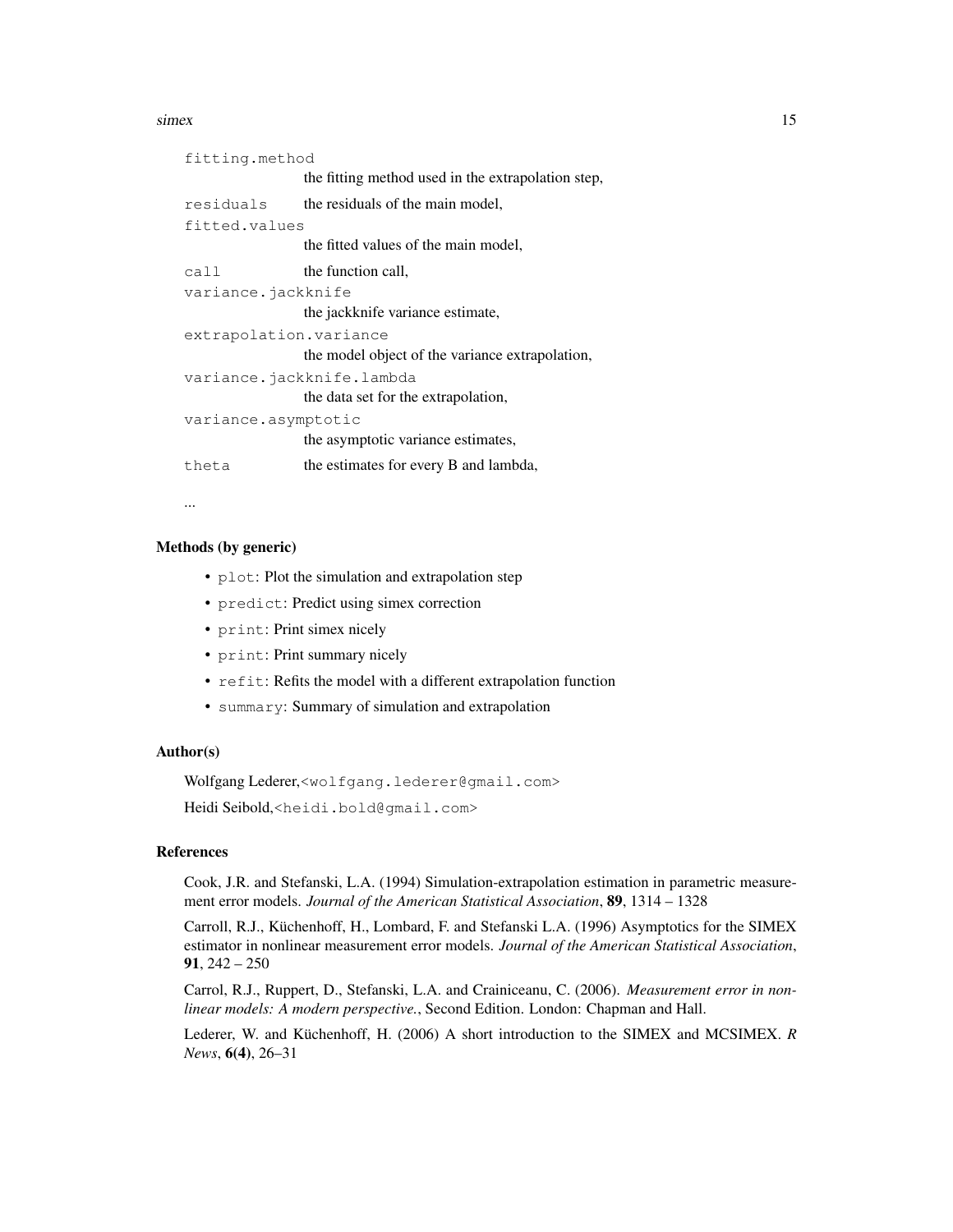16 simex simex simex simex simex simex simex simex simex simex simex simex simex simex simex simex simex simex simex simex simex simex simex simex simex simex simex simex simex simex simex simex simex simex simex simex sim

#### See Also

mcsimex for discrete data with misclassification, lm, glm

```
## Seed
set.seed(49494)
## simulating the measurement error standard deviations
sd me <-0.3sd_me2 <- 0.4
temp \leftarrow runif(100, min = 0, max = 0.6)
sd_me_het1 <- sort(temp)
temp2 \le -rnorm(100, sd = 0.1)sd_me_het2 <- abs(sd_me_het1 + temp2)
## simulating the independent variables x (real and with measurement error):
x_{real} \leftarrow \text{norm}(100)x_{\text{real2}} \leftarrow \text{rpois}(100, \text{lambda} = 2)x<sub>real</sub>3 <- -4*x<sub>real</sub> + runif(100, min = -10, max = 10) # correlated to x<sub>real</sub>
x_measured \leftarrow x_real + sd_me \star rnorm(100)
x_measured2 <- x_real2 + sd_me2 * rnorm(100)
x_{\text{net1}} \leftarrow x_{\text{real}} + sd_{\text{me}\text{het1}} \leftarrow r_{\text{norm}(100)}x_{het2} < -x_{rel3} + sd_{me\_het2} * rnorm(100)## calculating dependent variable y:
y \leftarrow x_{real} + rnorm(100, sd = 0.05)y2 \leftarrow x_{real} + 2*x_{real} + rnorm(100, sd = 0.08)y3 \leftarrow x_{real} + 2*x_{real}3 + rnorm(100, sd = 0.08)### one variable with homoscedastic measurement error
(mod \lceil \cdot \rceil \rceil \cdot \lceil \cdot \rceil \rceil \cdot \lceil \cdot \rceil \rceil \cdot \lceil \cdot \rceil \rceil(model naiv \leq lm(y \sim x measured, x = TRUE))
(model_simex <- simex(model_naiv, SIMEXvariable = "x_measured", measurement.error = sd_me))
plot(model_simex)
### two variables with homoscedastic measurement errors
(mod \lceil_{\text{real2}} \lceil_{\text{mod}} \rceil \lceil_{\text{real2}} \rceil \lceil_{\text{real2}} \rceil \lceil_{\text{real2}} \rceil \lceil_{\text{real2}} \rceil(mod \ell\_naiv2 \leftarrow lm(y2 \sim x\_measured + x\_measured2, x = TRUE))(model_simex2 <- simex(model_naiv2, SIMEXvariable = c("x_measured", "x_measured2"),
           measurement.error = cbind(sd_me, sd_me2)))
plot(model_simex2)
## Not run:
### one variable with increasing heteroscedastic measurement error
model_real
```